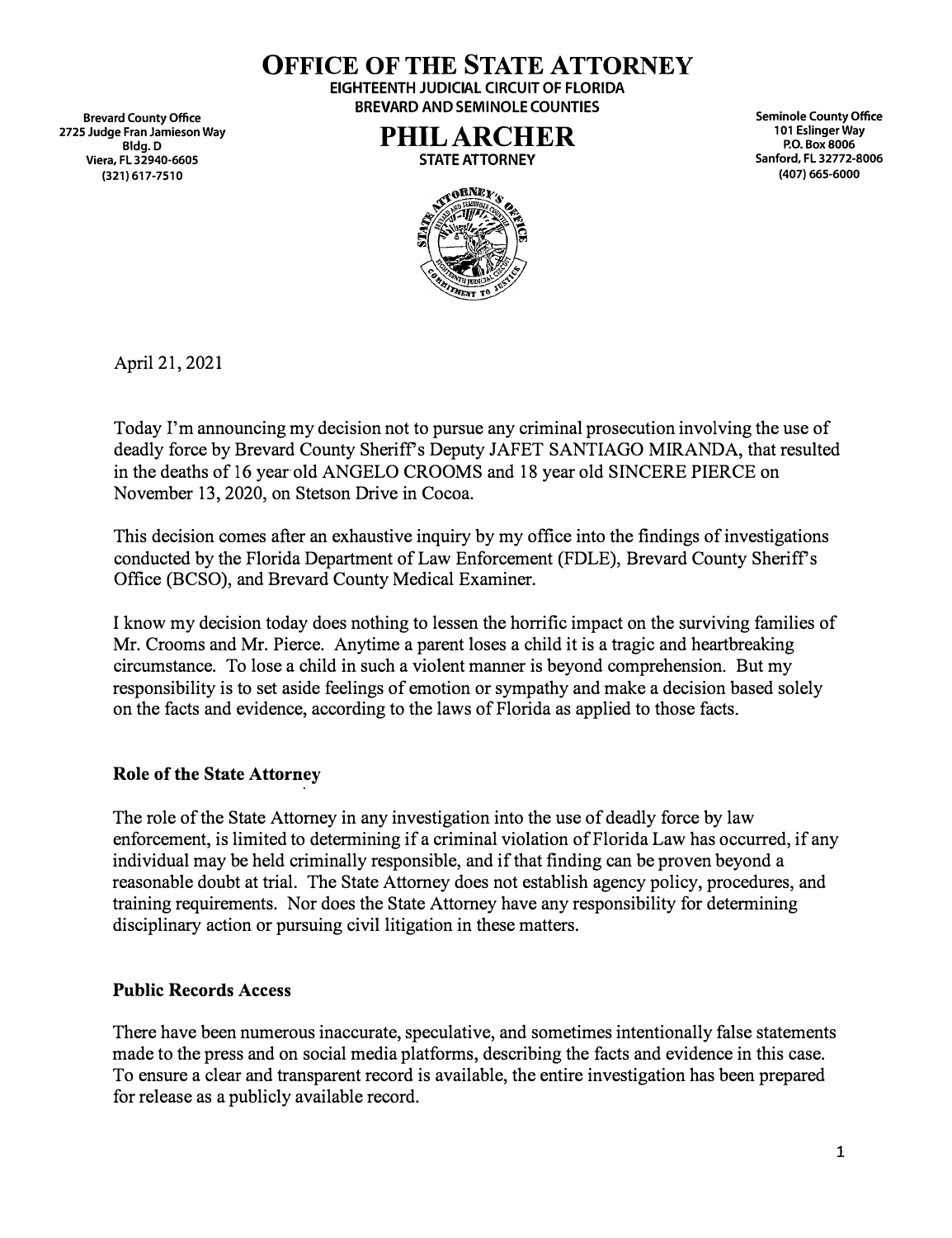Additionally the FDLE investigative summary, along with the original wide angle video and digitally enhanced in-car camera video from Deputy Santiago's patrol unit, are all available as directly viewable media, and linked files via our website at http://sal8.org/

### **Central Issues to be Established**

Was the use of deadly force by Deputy Jafet Santiago on November 13, 2020, legally justified based on Florida law?

Were Deputies Jafet Santiago and Carson Hendren engaged in lawful law enforcement activity, at a place and time they were legally entitled to be?

# **The Stolen or Not Stolen Car**

I first want to address the confusion on whether the vehicle Mr. Crooms was driving was stolen or not. It was not. However, there is no question that the two deputies involved in this incident, Deputy Jafet Santiago and Deputy Carson Hendren, although incorrect, reasonably believed that the car being driven by Mr. Crooms was a stolen vehicle and was the same vehicle that had unlawfully fled during an attempted traffic stop for illegal tint by another deputy approximately 15 minutes earlier around 10:18 a.m.

The vehicle involved in the earlier felony fleeing was reported as a gray Volkswagen Passat with dark tinted windows with a registered address on Ivy Drive in Cocoa, Fl. That same vehicle was then reported stolen by the owners at approximately 10:30 a.m. from its registered address on Ivy Drive and the information was broadcast to all on duty deputies. The tag number on the stolen vehicle (NWEG22) was only 2 numbers off from the gray Volkswagen Passat being driven by Mr. Crooms (NWEG04).

In a series of incredible and unfortunate coincidences, Mr. Crooms was driving a nearly identical vehicle with a very similar tag number in the area of Ivy Drive in Cocoa where the vehicle was reported stolen at the same time this information was being broadcast to deputies. Deputy Hendren and Deputy Santiago were in the area of Ivy Drive looking for that stolen vehicle when they observed Mr. Crooms driving his vehicle which closely matched the description of the stolen vehicle.

Deputy Hendren, followed by Deputy Santiago, immediately began to follow Mr. Crooms so they could stop the vehicle and verify whether it was the stolen vehicle. Deputy Hendren radioed the Florida tag number on Mr. Crooms' vehicle to verify whether it was the same vehicle just as Mr. Crooms turned from Ivy Drive and into a driveway on Stetson Drive and stopped. Deputy Hendren did not get a response from dispatch before she and Deputy Santiago began to engage Mr. Crooms in the attempted felony traffic stop of Mr. Crooms.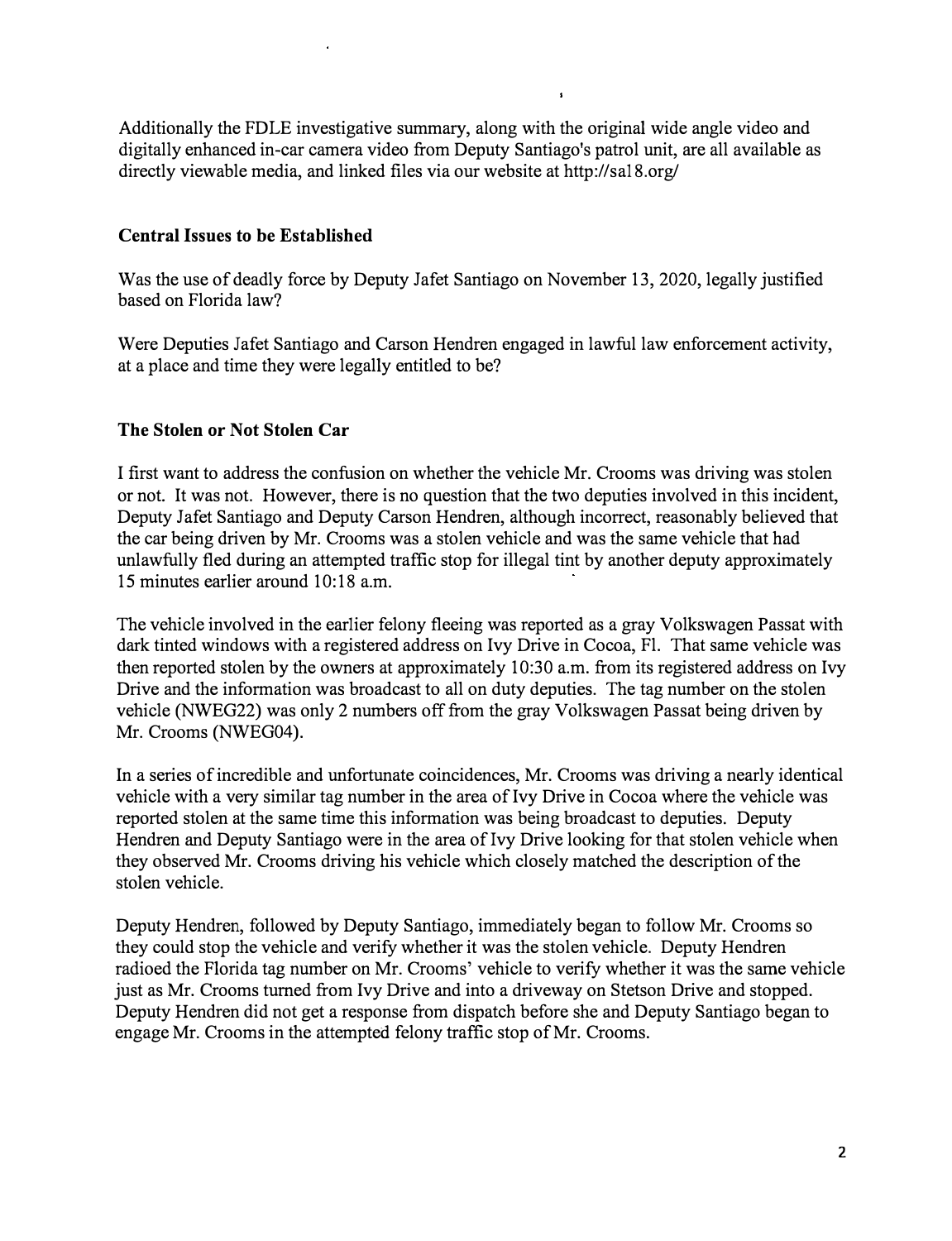### **The Felony Stop**

The moments leading up to the attempted felony stop of Mr. Crooms are captured on the in-car camera video. The BCSO in-car camera system installed in Deputy Santiago's unit is automatically activated whenever the emergency lights are activated. The system then automatically retains 60 seconds of video recording captured prior to the emergency lights activation. There is a six second delay from the time when the emergency lights are activated, until the wireless body worn microphone syncs with the system, and audio recording begins. In this instance, audio began after Deputy Santiago has exited the patrol unit. It is worth noting that contrary to repeated and incorrect assertions in Florida Today, Deputy Santiago's emergency lights were activated. As previously noted, the camera is activated when the lights are turned on and the blue lights can also be seen in the reflection off the side of Mr. Crooms' vehicle.

A felony stop is a high-risk law enforcement activity and is appropriately employed whenever the person (s) either operating or riding in a motor vehicle, is reasonably believed to have committed, or are committing a felony level offense. At that point, both deputies have testified that they believed that this was a felony traffic stop of a stolen vehicle also involved in a felony fleeing and eluding. This was a reasonable belief, although ultimately found to be incorrect.

Yes, both Deputies Santiago and Hendren had drawn their firearms as they exited their patrol units and attempted to effectuate the felony stop, an action that some have criticized. Anyone that would suggest this was improper is grossly misinformed. Even an ordinary traffic stop is one of the most potentially dangerous encounters that any law enforcement officer can face. In fact, there have been several recent news reports of officers being shot and killed during what they believed to be was a routine traffic stop. There really is no such thing as a routine stop. It was highly reasonable for them to draw their duty firearms under these circumstances. Especially, in light of the fact that Mr. Crooms continued to move his vehicle several times in spite of repeated demands of both deputies that he stop the vehicle.

# **Failure to Comply**

As seen on the video, both Deputy Hendren and Deputy Santiago positioned their patrol units to block the roadway as Mr. Crooms pulled into a private driveway. However, instead of remaining and surrendering within the driveway, Mr. Crooms proceeds to back the vehicle out into the street and then pulls forward and stops facing the patrol units. During this entire time, you can hear both deputies repeatedly yelling at Mr. Crooms to "stop the vehicle". However, instead of complying with the deputies' commands, Mr. Crooms then backs up the vehicle again and stops with the vehicle this time facing directly at Deputy Santiago. Again, you can hear both deputies repeatedly yelling at Mr. Crooms to "stop the vehicle". Seconds later, Mr. Crooms begins accelerating directly at Deputy Santiago.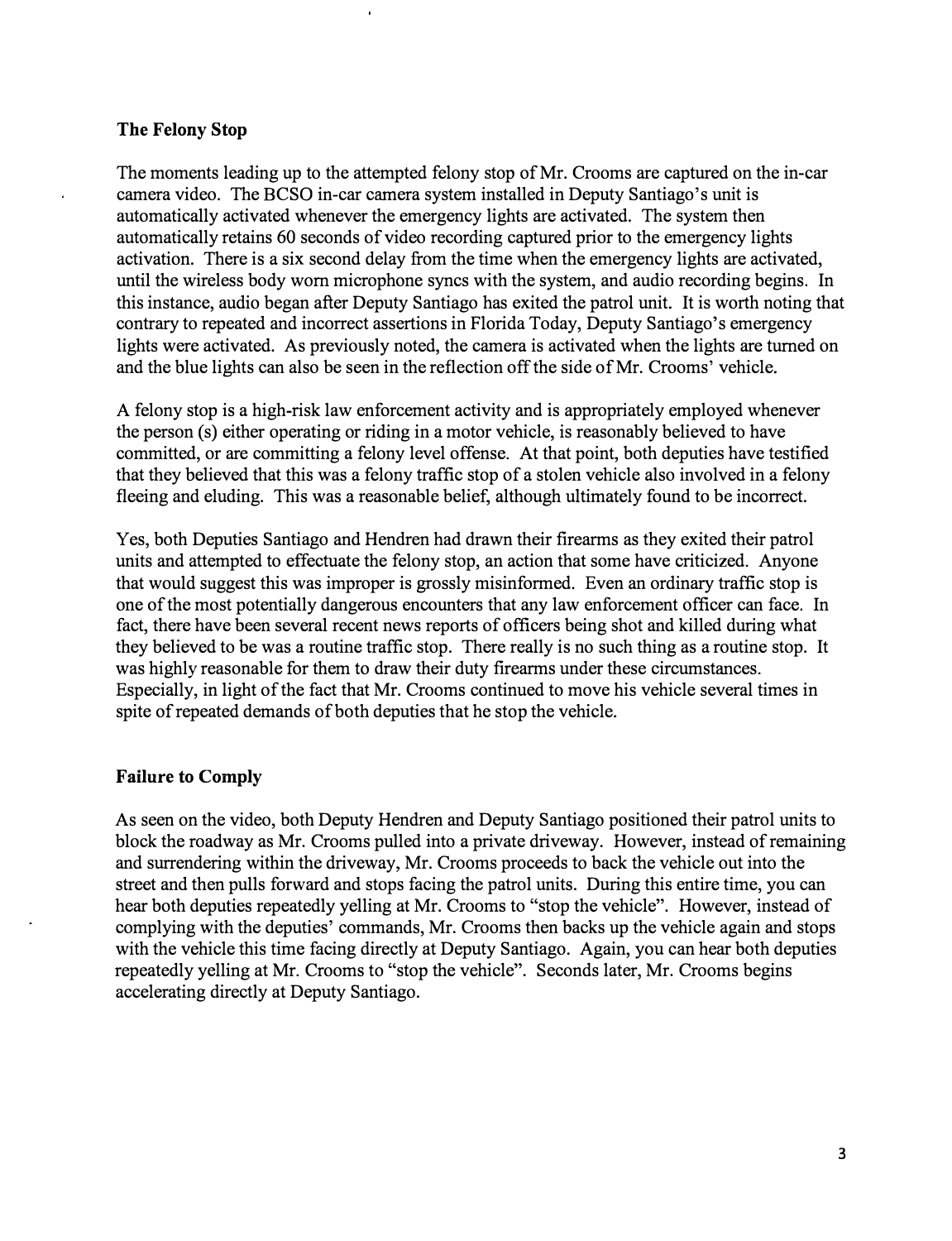### **Surviving Witness Testimony**

Which brings us to another widely circulated falsehood in Florida Today news reports about whether the occupants of the vehicle heard the deputies' commands to "stop the vehicle". A second and surviving passenger in the front seat of the Volkswagen driven by Mr. Crooms was Jaquan Kimbrough-Rucker, age 20. Mr. Kimbrough-Rucker provided a sworn statement to the FDLE on November 13, 2020, the same day as the incident. He told investigators that prior to the confrontation with deputies, that Mr. Crooms and he had discussed obtaining some marijuana. As a result, Mr. Kimbrough-Rucker got into the Volkswagen driven by Mr. Crooms and went to the home of Mr. Pierce on Exeter Drive in Cocoa. Mr. Pierce got into the back seat of the Volkswagen and the group left the residence traveling toward and ultimately onto Ivy Drive. Mr. Kimbrough-Rucker noticed two BCSO patrol vehicles following them, saying he initially observed the units in the area of the ABC store near the intersection of Clearlake Road and Dixon Blvd.

He confirmed that Mr. Crooms continued to Stetson Drive and turned into a driveway. Almost immediately Mr. Crooms backed out of the driveway and positioned the Volkswagen facing the intersection of Stetson and Ivy Drives. Mr. Kimbrough-Rucker described the two BCSO units as parked in the roadway attempting to block the Volkswagen from exiting onto Ivy Drive. He observed Deputies Santiago and Hendren standing in front of the patrol units with their "guns raised" toward the Volkswagen driven by Mr. Crooms. He recognized them to be deputies based on their uniforms and marked units. The deputies "kept yelling [at] him, telling him to stop."

Initially Mr. Kimbrough-Rucker stated that the Volkswagen was "nowhere near" the deputies when the shots were fired, but then estimated the Volkswagen came within 6 feet of the deputy at the time the shots were fired. When asked if anyone had made statements prior to the shots being fired, Mr. Kimbrough-Rucker claimed he told Mr. Crooms to drive away in the opposite direction from the deputies, with Mr. Crooms responding "Sit back" before the car began to accelerate towards the deputy.

Mr. Kimbrough-Rucker was later interviewed by reporters with the Florida Today newspaper who subsequently published his account of the incident. That account includes statements that he never heard the deputies yell "stop the vehicle" prior to shots being fired. He also said that he was unaware of any firearms in the Volkswagen, which is contradicted by the discovery of two firearms at the scene including one associated with him.

These statements witnessed and reported by employees of the Florida Today newspaper stand in direct contradiction to Mr. Kimbrough-Rucker's sworn statements to the FDLE. At the very least they provide evidence that Mr. Kimbrough-Rucker has offered false statements to reporters, bringing his credibility into serious question. Perhaps it would be a better practice to wait for the completed investigation to be released before interviewing key witnesses and repeatedly printing their false statements.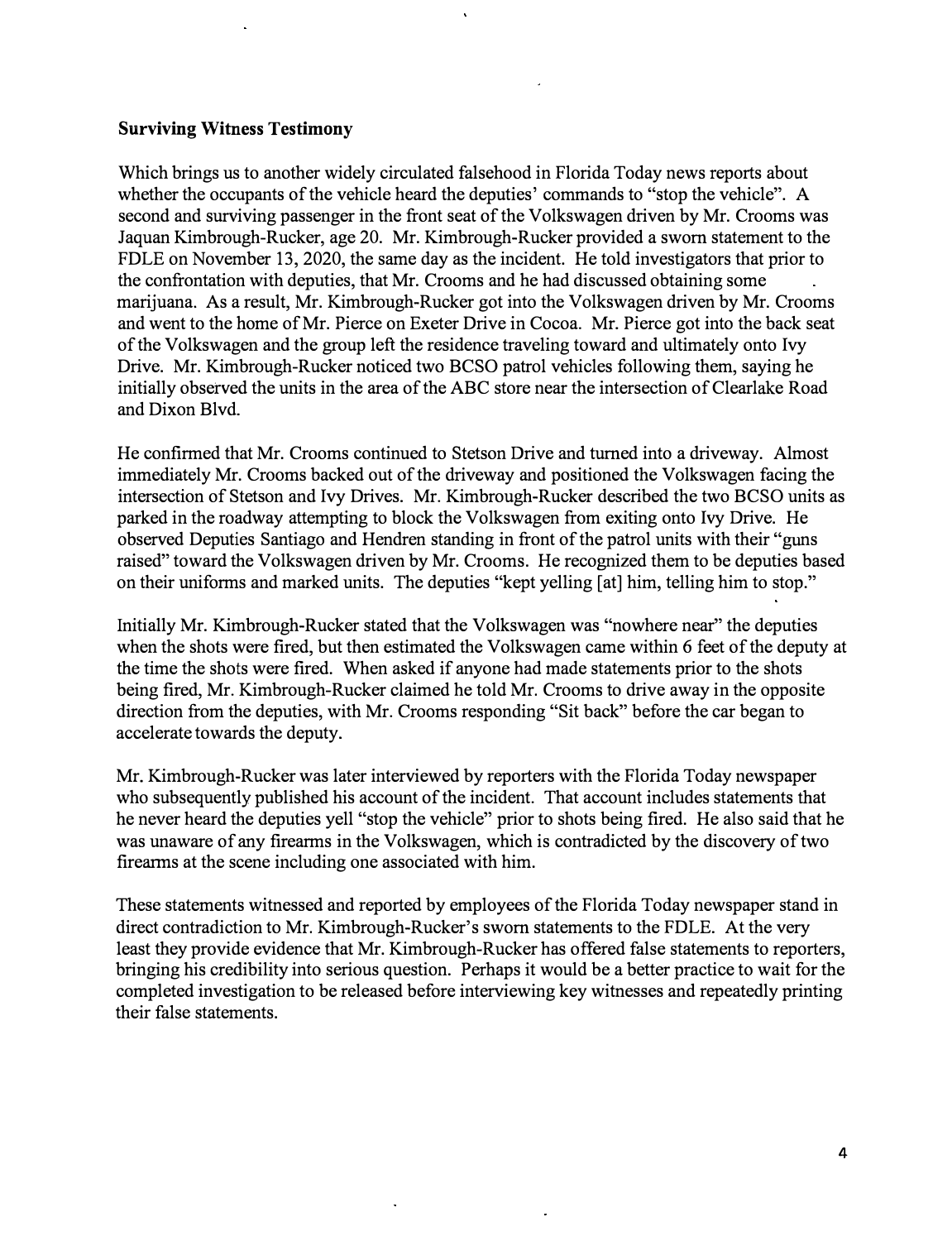# **The In-Car Camera Video**

A portion of the in-car video of this incident has been widely broadcast and not unsurprisingly, people have reached different conclusions as to what it shows. While many have declared this early release video definitive, it does not provide a completely accurate depiction of the incident. Because of the nature of the wide-view panoramic camera and the limitations of the original format release, the publicly released video did not accurately depict the physical positioning of Deputy Santiago in relation to the vehicle driven by Mr. Crooms.

To more accurately establish this critical positioning, FDLE experts were able to provide a digitally enhanced video in both real time and in slow motion. The enhanced video corrects the wide-view panoramic distortion and more accurately reflects the positional relationships providing greater insight as to the events of the incident. Another reason why it is irresponsible to make definitive statements about an incident until the investigation is complete.

In this enhanced version, it's clear that Deputy Santiago did not approach Mr. Crooms' vehicle as it was moving forward. The video reflects that Deputy Santiago was stationary, positioned in front of and to the passenger side of the Volkswagen, when the vehicle began moving forward directly towards Deputy Santiago.

Corroboration of the video is found in the forensic analysis of the shots fired by Deputy Santiago into the vehicle, establishing that the initial shots were fired and entered the front windshield at an angle moving from the passenger side of the front hood, to the driver's side of the vehicle. This places Deputy Santiago to the front and slightly to the passenger side of the vehicle when he began to fire. In addition, the casings that were recovered are also consistent with the initial shots being fired from the front and slightly to the passenger side of the vehicle and all shots are consistent with Deputy Santiago directing his shots at the driver as the vehicle continued to move forward.

Tragically, the decision by Mr. Crooms to drive toward Deputy Santiago placed Mr. Pierce, who was seated behind Mr. Crooms, into the line of fire being directed by Deputy Santiago at Mr. Crooms. Forensic analysis determined that Mr. Pierce was struck and killed by one of the initial shots that entered the Volkswagen from the front. The last shot taken by Deputy Santiago hit the rear driver side window, but did not strike Mr. Pierce, as it was directed toward the driver Mr. Crooms. Under Florida law, since the shooting of Mr. Crooms by Deputy Santiago was justified then the unintended shooting of Mr. Pierce would also be justified and not subject to criminal charges.

# **No Duty to Retreat**

I also address the issue of whether Deputy Santiago could have retreated or done anything else to protect himself from being hit by Mr. Crooms as he attempted to get Mr. Crooms to comply with his commands to stop the vehicle. First of all, the enhanced in-car camera video shows that as the Volkswagen started accelerating forward towards Deputy Santiago, he began moving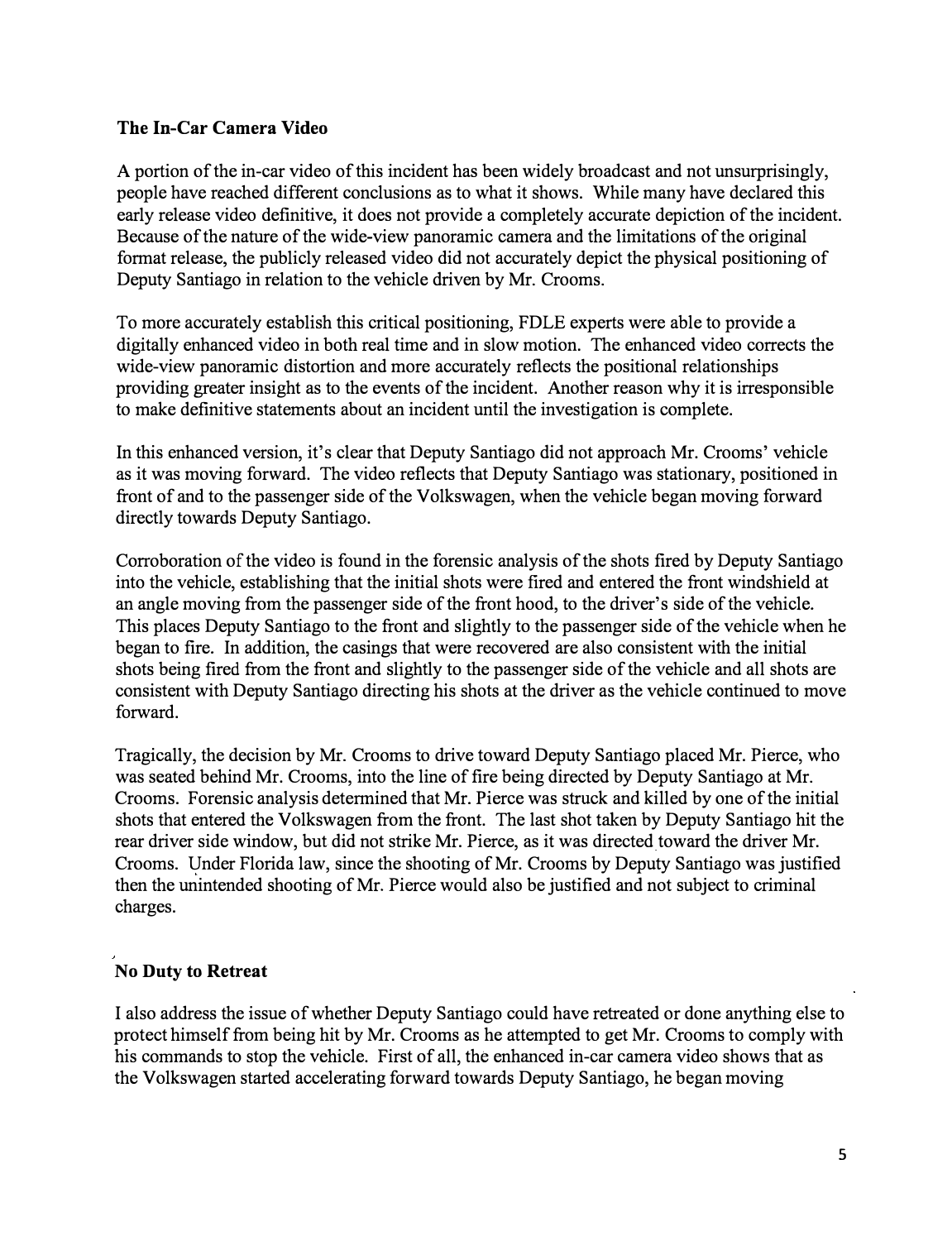backwards and away as he was firing. Not forward as has been repeatedly and inaccurately reported.

Under Florida law there is no duty to retreat if a person is in a place where they have a lawful right to be and are not involved in criminal activity. Even though Deputies Santiago and Hendren were mistakenly attempting to stop the wrong Volkswagen, those efforts, based on their knowledge at the time, were reasonable and lawful.

Florida law no longer carries a duty to retreat, but even when it did there was an exception if doing so would have placed the person into more danger. Examination of the scene by investigators revealed there was no cover near Deputy Santiago that he could have reasonably reached without sacrificing his safety at the point the vehicle began moving towards him. The evidence shows that Deputy Santiago was standing directly in front of an accelerating car, essentially a 3,000-pound deadly weapon, and in a sworn statement said that he was in fear for his life.

Tragically, there have been hundreds if not thousands of incidents across this country where law enforcement officers have been killed or critically injured by persons using a vehicle as a deadly weapon. Data recovered from the Volkswagen's "black box" computer shows that the accelerator had been fully depressed and was rapidly accelerating prior to the time that the initial shots were fired. While only reaching a top speed of 12 mph before the accelerator was released, there is no question that this vehicle could have caused death or great bodily harm to Deputy Santiago.

Deputy Santiago has testified, and the video confirms he was in close proximity to the Volkswagen, with no accessible cover, when it began accelerating towards him. Deputy Santiago testified that he believed that his life was in danger and discharged his firearm at the driver in an attempt to stop the threat aimed at him. Deputy Hendren also testified that after hearing Mr. Crooms revving the engine, she believed Mr. Crooms was driving the Volkswagen towards Deputy Santiago in a fast and threatening manner.

Under Florida law any person that is not engaged in an unlawful activity and is attacked where he has a right to be, has no duty to retreat and has the right to use deadly force if they reasonably believe that it was necessary to do so to prevent death or great bodily harm. Given the facts and specific evidence of this case, prosecutors cannot disprove that Deputy Santiago reasonably believed he was facing death or great bodily harm and was justified in his decision to use deadly force.

### **Role of Previous Criminal History - Deputy Santiago**

Many have expressed concern over any disclosure of any information regarding the criminal backgrounds of Mr. Crooms, Mr. Pierce and Mr. Kimbrough-Rucker as being irrelevant as to whether Deputy Santiago was justified in his actions since he was not aware of their backgrounds at the time. In this they are correct. However, it is just as irrelevant as to issues in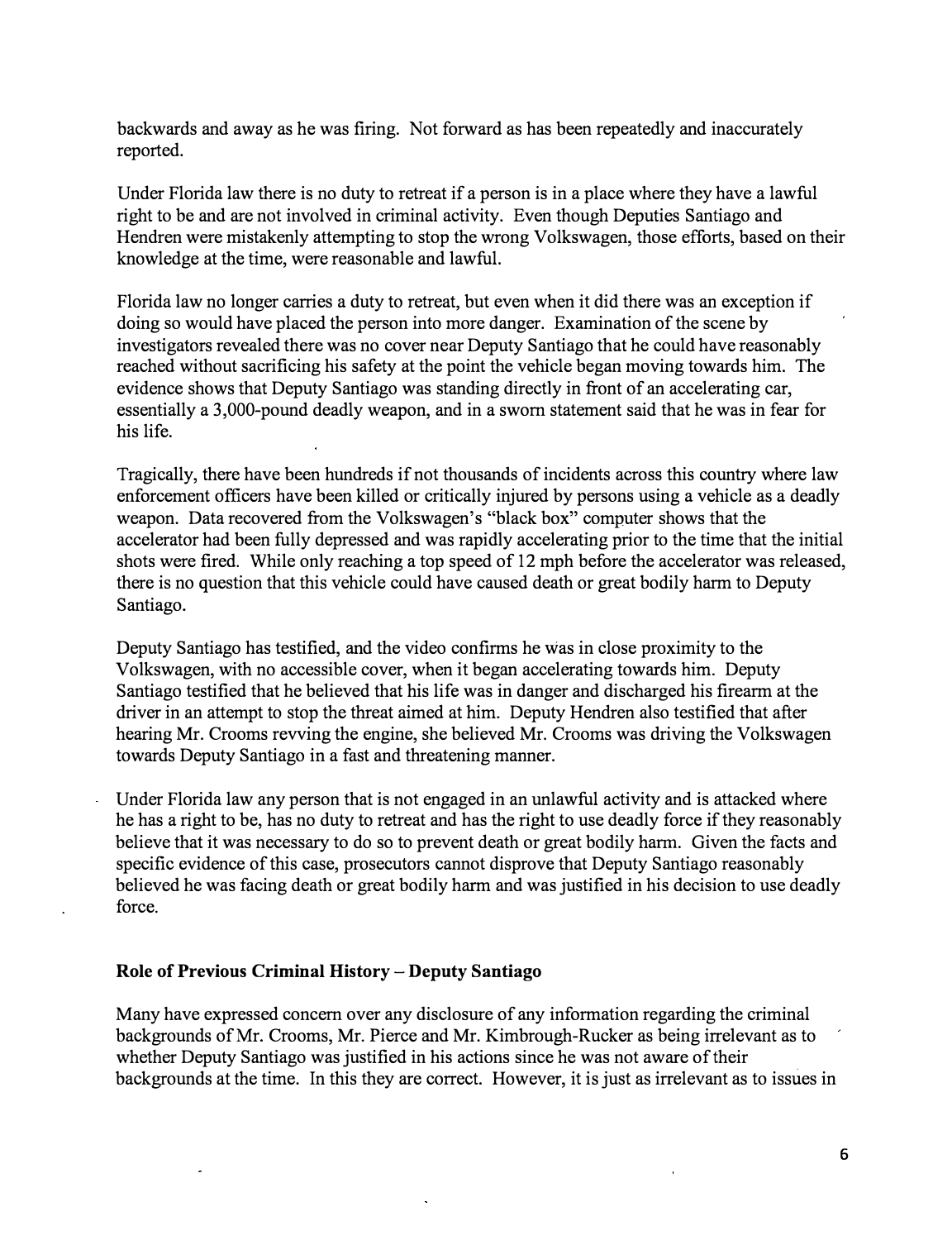the background of Deputy Santiago but that has not stopped those allegations from being voiced publicly against the deputy, even if inaccurate. Let me begin there.

In April of 2020, Deputy Santiago was investigated by the Titusville Police Department for an act of Battery Domestic Violence and Child Neglect alleged to have been committed against his estranged spouse, an officer with the Titusville Police Department, during an altercation that occurred at Deputy Santiago's separate residence over a dispute regarding child custody for the day. Deputy Santiago was not arrested, but the investigation was turned over to our office for review. I immediately transferred the review to my Seminole County Domestic Violence Division for a prosecution determination which is a routine practice when a complaint involves a Brevard County officer. This case involved not one but two officers from different agencies. Ultimately, after a careful review by Division Chief David Whateley, no charges were brought against Deputy Santiago. A disposition summary was issued by Mr. Whateley who wrote:

"After reviewing the cameras and sworn statements, the State cannot conclusively determine if the complainant entered the residence prior to the use of physical force. The suspect claims that the complainant unlawfully entered his residence and he was restraining her until law enforcement arrival. There are conflicting statements between the witnesses (child and sister of the complainant) as to whether the entry occurred prior to the use of physical force. Furthermore, the facts do not rise to the level of child neglect as the child did not suffer any injury or show any facts that there was a likelihood of injury. Mental injury requires an expert opinion per statute, which is absent in this case. Even though there is a statement indicating that the child will be sent for therapy, this does not automatically support that there was a mental injury. For the above reasons, the State cannot successfully prosecute this case to the burden of beyond a reasonable doubt."

 $\overline{ }$ 

### **Role of Previous Criminal History-Mr. Crooms, Mr. Pierce and Mr. Kimbrough-Rucker**

I do believe the prior criminal histories of Mr. Crooms, Mr. Pierce, and Mr. Kimbrough-Rucker are relevant to the issue of why Mr. Crooms refused to comply with the deputies' commands, and why all three were motivated to avoid being stopped by deputies.

Mr. Crooms had a pending charge of Aggravated Assault with a Deadly Weapon and was on probation for Carrying a Concealed Firearm. He had also absconded from his home in violation of his probation and had an active juvenile arrest warrant (known as a TICO or Take Into Custody Order), issued on November 2, 2020, less than two weeks prior to this incident. Mr. Pierce also had an active TICO for his failure to appear for a court hearing on a Burglary arrest, as well as pending Burglary and Grand Theft Motor Vehicle charges. Perhaps most significantly, Mr. Pierce was illegally possessing a firearm in his waistband where it was discovered by rescue workers attending to him during this incident. Had Mr. Crooms stopped and complied with the deputies' commands, both he and Mr. Pierce would have been taken into custody for the outstanding TICO's and Mr. Pierce's concealed firearm would have been discovered adding an additional new felony offense.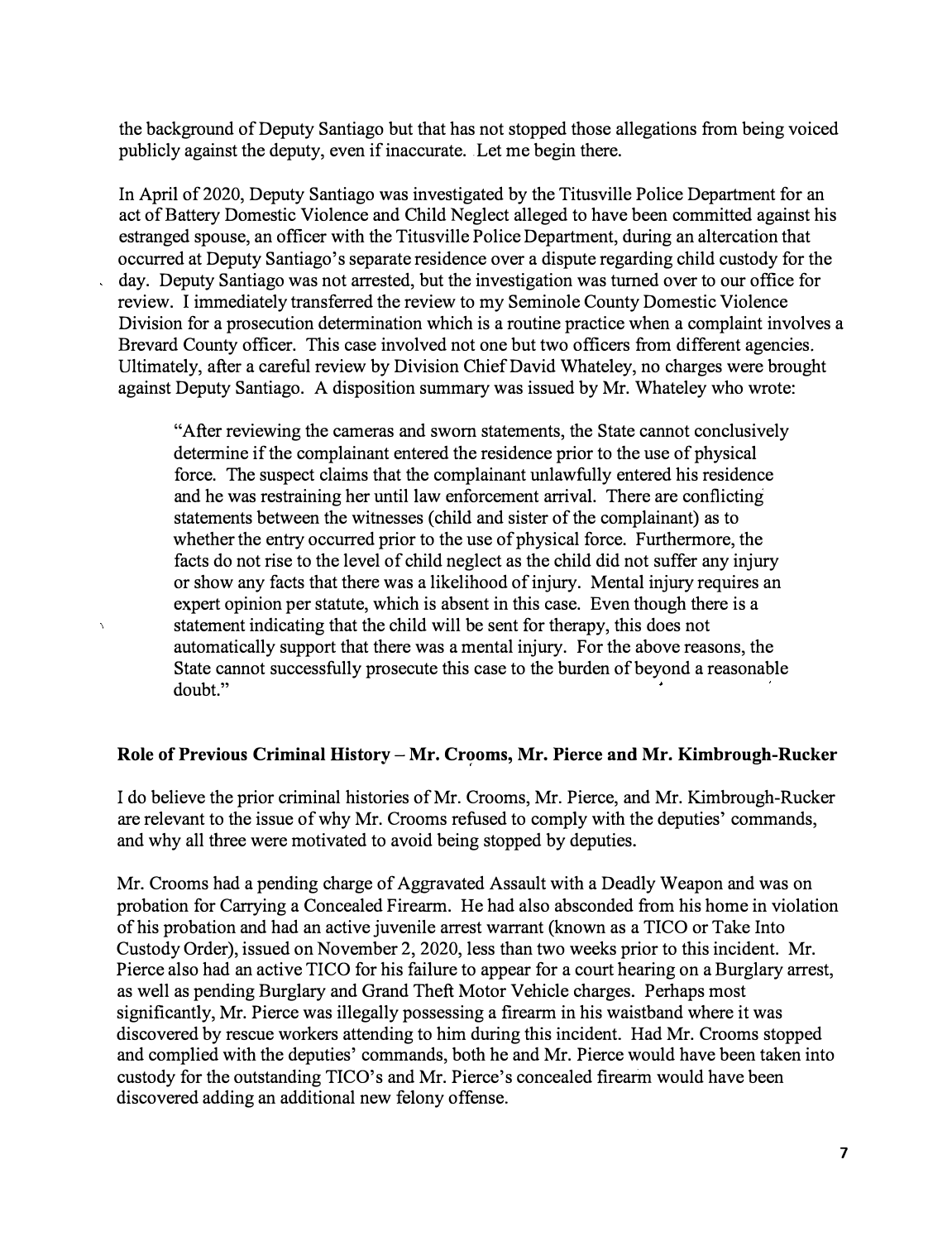Mr. Kimbrough-Rucker has prior convictions for Possession of a Firearm by a Delinquent and Burglary and has served time in prison. More importantly, upon search of the scene in this incident, a firearm was found on the ground under the front passenger side of the vehicle where Mr. Kimbrough-Rucker had exited the vehicle. DNA testing on that firearm shows that he is a potential contributor to the mixed DNA profile on the firearm, and it is consistent with one seen in his possession on a snap-chat video. Possession of a firearm by a person previously convicted of a felony is a second-degree felony punishable by up to 15 years in prison.

Since this incident, Mr. Kimbrough-Rucker has been arrested twice for multiple charges including Trafficking in Fentanyl, Possession of Cocaine, Possession of Alprazolam, Driving without a License, and Fleeing and Eluding a Police Officer when he rammed a patrol unit while attempting to escape.

Mr. Crooms, Mr. Pierce, and Mr. Kimbrough-Rucker have all been identified in incidents that had been plaguing the Cocoa area for several months and as I have detailed, they have had multiple contacts with law enforcement. In addition, there are multiple social media posts depicting them handling and in possession of firearms. This does not paint a picture of kids that feared harm from the police as expressed in news conferences and social media posts. Rather, it lends credibility to the belief that Mr. Crooms and his passengers were likely acting out of a collective and well-founded concern they would all be searched, arrested, and face prosecution for some very serious charges.

# **Not Attempting to Hit the Deputy**

There have been repeated claims that Mr. Crooms was only attempting to flee from the deputies and did not intend to hit Deputy Santiago as if this was acceptable behavior. Even if true, Deputy Santiago had no way of knowing that. As you recall, the intersection of Stetson Drive at Ivy Drive was blocked by the patrol units of Deputies Santiago and Hendren. This meant that the only way for Mr. Crooms to flee would be to drive through a front yard, over a sidewalk and into the adjacent street. This would still be an unlawful action that constitutes a serious felony of Fleeing and Attempting to Elude a Law Enforcement Officer, and a dangerous and unacceptable action. The close proximity of the Volkswagen to Deputy Santiago, the revving of the engine, the decision not to comply with the verbal commands to stop the vehicle, and the sudden acceleration of the vehicle directly towards him made it impossible for Deputy Santiago to distinguish an attempt by Mr. Crooms to flee, from an attempt to strike him with the motor vehicle.

# **A Troublesome Trend**

It is now common knowledge in the criminal community that law enforcement will no longer participate in a high-speed chase for most traffic and minor offenses due to the real danger it poses to the public. This was borne out when the deputy attempted to stop the actual stolen Volkswagen that instead fled, resulting in this tragic encounter. All of us have seen countless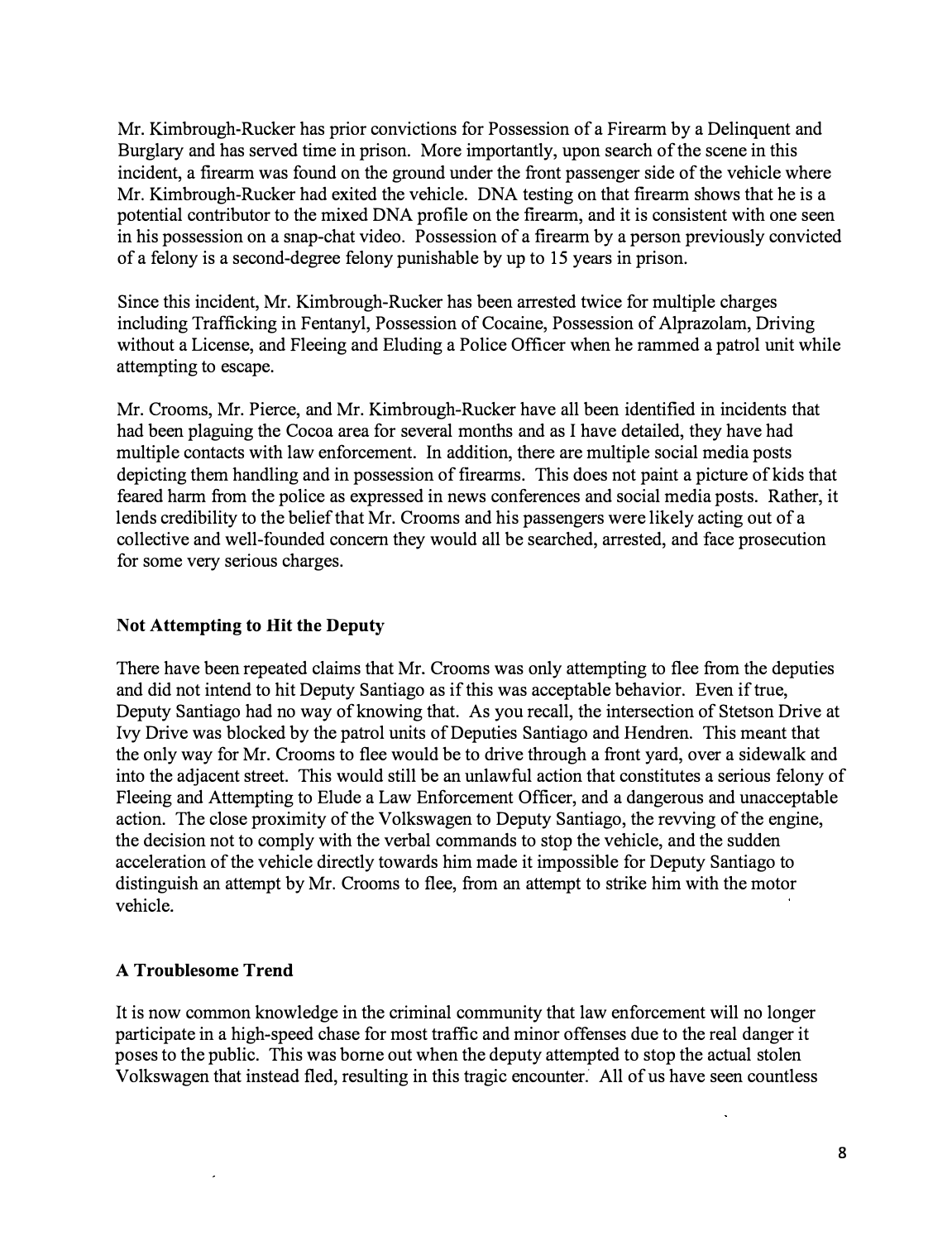news accounts of innocent citizens being killed by reckless and speeding criminals fleeing from the police.

We must stop the narrative that it is understandable, or even acceptable to flee from the police and refuse to obey lawful commands. We do great harm to our children, our law enforcement officers and to the general safety of our community when we publicly justify these unlawful actions. The messaging should instead be crystal clear: STOP AND COMPLY.

If you believe that any actions taken by the officer are improper, excessive or unwarranted then there are many avenues to address those complaints in a legal, safe and proper manner. And I assure you, there are plenty of attorneys out there willing to sue the police if they believe there are monies waiting to be recovered.

#### **Contacts with Families and Attorneys**

I want to address several inaccurate statements in the press and on social media regarding lack of contacts with the families of Mr. Crooms and Mr. Pierce. On November 27, 2020, two weeks after the incident, we received written notice that both the Pierce and Crooms families were represented by counsel. We are very mindful of our legal obligation to honor the attorney client relationship and all communications from that point forward were sent through these attorneys. This path of communication was especially essential considering press statements and social media posts by these same attorneys demanding the filing of charges and threatening litigation before the investigation by FDLE was even completed or submitted to my office. It was made abundantly clear to all that we would not make any statements about the case or take any action until after FDLE completed their investigation and submitted the case to my office.

My office received the case file from FDLE on Friday, February 5, 2021. All use of force cases are independently reviewed by two of my most senior prosecutors. My Felony Chief of Intake, Michael Hunt, with 42 years of experience, and my Chief Trial Attorney, Bill Respess, with 33 years of experience. On Monday, February 8, 2021, one official workday after receiving the case, Mr. Respess contacted the attorney who sent the November  $27<sup>th</sup>$  letter by phone to advise them that we had received the case and the process by which we would proceed. Mr. Respess also invited the attorney to provide any information on behalf of the families that they would like for us to review as part of our investigation. This call was acknowledged by a letter from two more of the family's attorneys dated February 15, 2021, in which they provided a summary of the facts and law that they believed supported the filing of criminal charges.

There were also numerous contacts throughout the months of February and March between Mr. Respess and an attorney for the families as they shared information. In fact, a March 5<sup>th</sup> email from one of the attorneys specifically thanked Mr. Respess for the information he provided concerning the steps my office was taking to thoroughly review the case and looked forward to a meeting with the families to discuss our charging decision.

Never once did any of my staff fail to respond or speak with an attorney representing the families of Mr. Crooms or Mr. Pierce. At any point in this process those attorneys could reach out to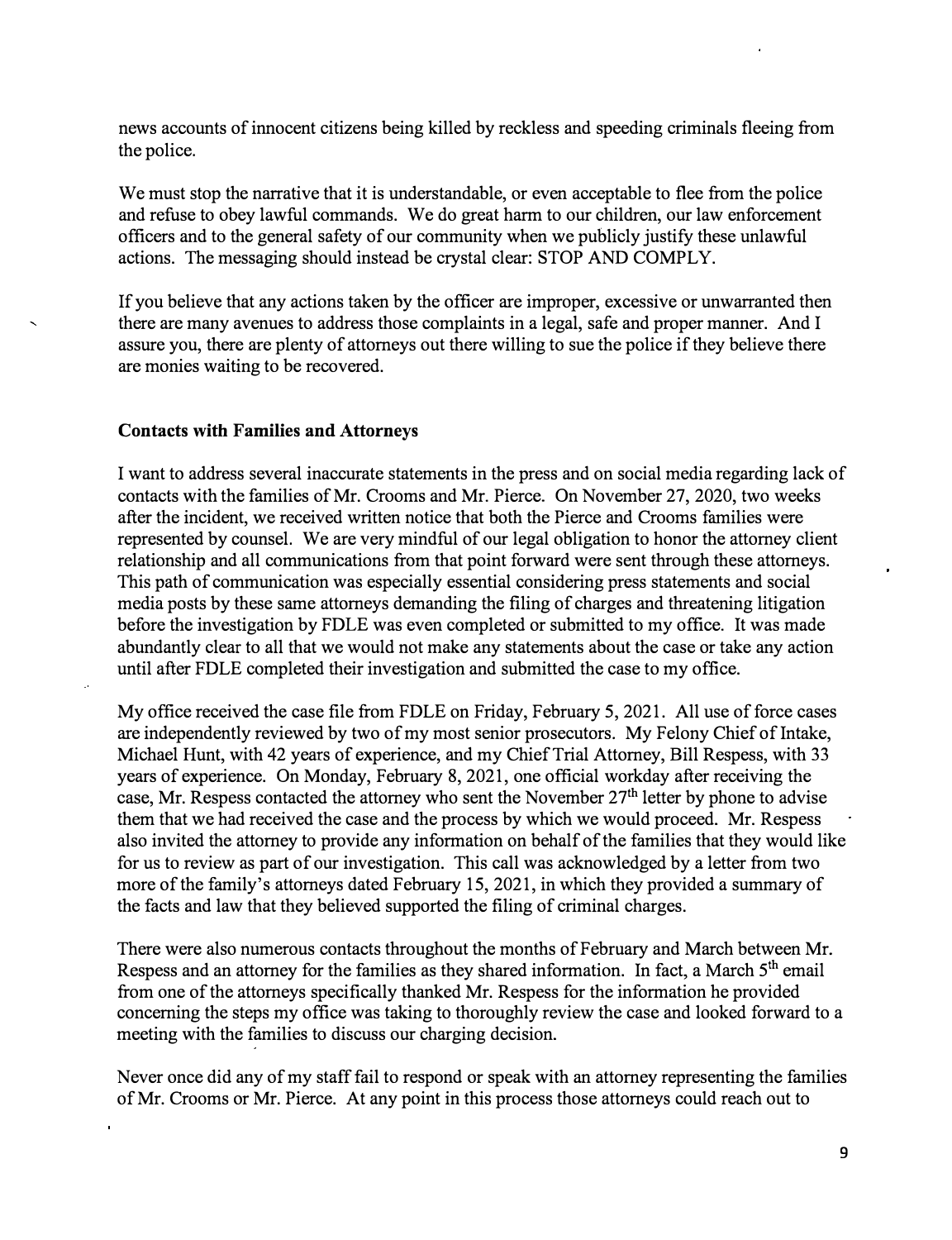confirm the status of the review and provide any additional comment or input from the families. Which they did on several occasions. For Florida Today to repeatedly insist that no effort was made to communicate with the families or that there was no avenue for communication to be shared with the families is not only false but completely irresponsible.

Florida Today knew that these families were represented by counsel because they quoted the attorneys numerous times for news stories. Therefore, they either failed to contact them to discuss this issue or knew the truth and intentionally failed to report the facts. Neither is acceptable. Florida Today is clearly more interested in fanning the flames and creating conflict rather than reporting the facts. This is dangerous to our community and a clear threat to the safety of our law enforcement officers that must deal with these issues on the street.

#### **Release of the Decision**

On Monday morning, April 19<sup>th</sup>, we reached out to the family's attorneys providing them with our decision not to pursue criminal prosecution. We also offered to meet privately with them and the families before making any public announcement, for the purpose of reviewing the specifics of the FDLE investigation and our reasoning behind this decision.

However, it became apparent after learning of the press conference by Cynthia Green and others held yesterday demanding the release of our decision and the continued inaccurate statements to the media over the past several weeks claiming a lack of communication with my office, that we could not allow this false narrative to continue. This was confirmed in a phone call with the attorneys yesterday when we learned that they were unaware of the numerous news reports, editorial and an appearance by Ms. Green before the Cocoa City Council last week about this same issue but assured us that the families knew they have had communications with my office. Obviously, someone is wrong.

While I would have preferred to do otherwise, I cannot justify further prolonging the announcement without the belief that our good faith efforts were being returned in kind.

### **The Review Process**

I would also like to respond to criticisms that our review took too long. First of all, this is obviously a serious and impactful case not only for the families involved but also for our community. We will never rush our careful review just to satisfy demands for expediency.

In addition to reviewing the extensive investigation as submitted, Mr. Hunt and Mr. Respess requested and obtained additional information from the agencies. Once Mr. Hunt and Mr. Respess competed their review the case was handed over to me so that I could complete my own independent review. My review took about two weeks, and I then met with Mr. Hunt and Mr. Respess on April 6<sup>th</sup> to discuss our findings and analysis of the evidence. All three of us came to the same independent conclusion that we were unable to disprove that Deputy Santiago was justified in his use of deadly force on November 13, 2020. Ultimately, the final decision is mine.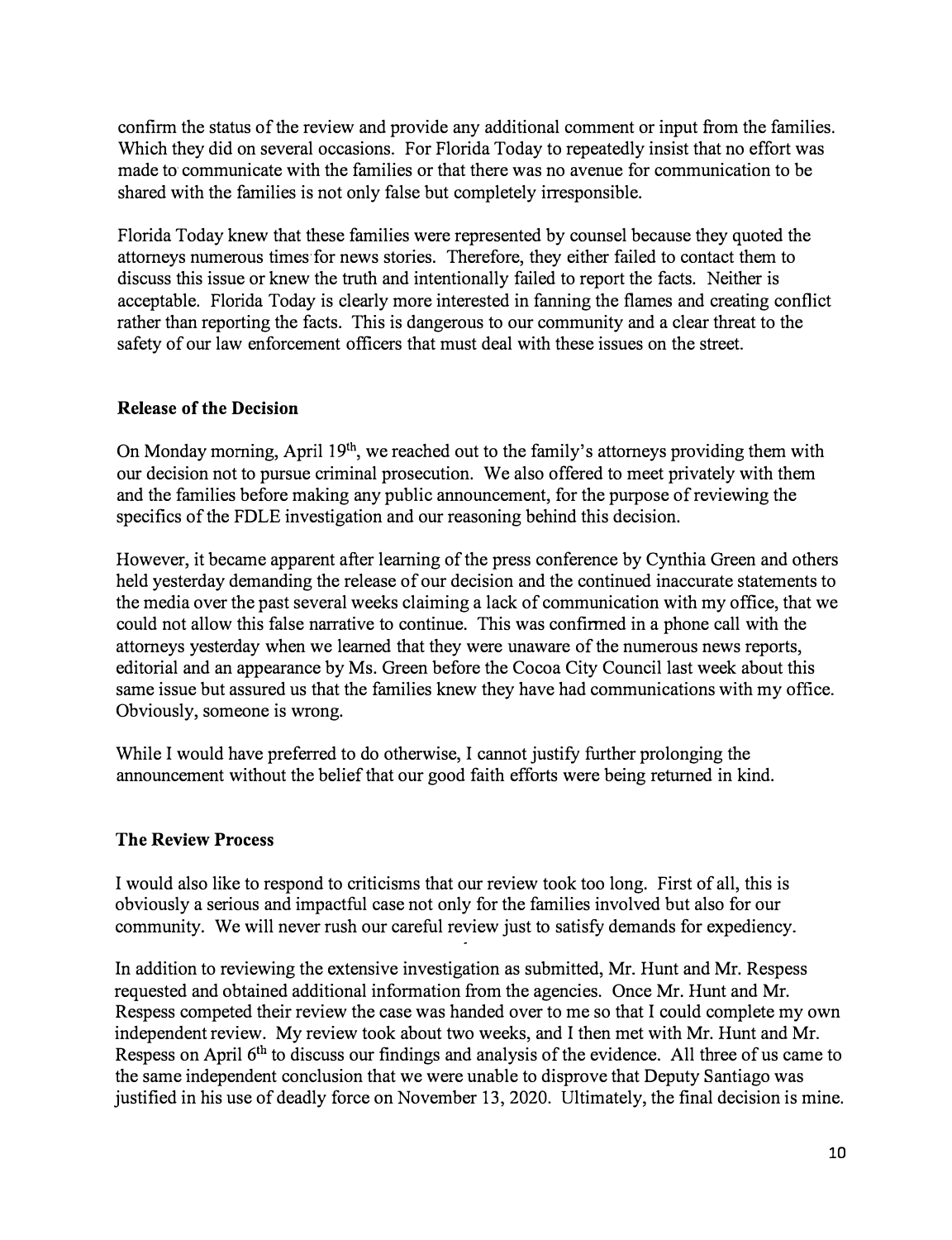I believe my office reviewed this case in a thorough and deliberate manner and as expeditiously as possible given the importance and seriousness of the case.

The delay between April 6<sup>th</sup> and announcing our decision today is attributable to several factors. First was the need to thoroughly review and redact the case file to prepare for the expected onslaught of public record requests. In addition, we worked on and completed a short power point presentation that could be presented to the families and their attorneys to lay out a timeline of the events and include crucial segments of testimony and forensic evidence. It also gave me time to complete this detailed and exhaustive analysis of the facts and evidence and the basis for my decision.

It was also important to give local law enforcement sufficient time to prepare for any issues that might occur from any protests related to this decision. I know that some will disagree with my decision and some will strongly disagree. Peaceful protest is always acceptable. Violent protest is not and given the incidents we have seen around the country it would be irresponsible for us not to give law enforcement time to implement security and safety measures in advance of this announcement. It really is a sad commentary on the state of our nation that we must prepare for such contingencies.

All of these factors had to be completed and in place before a meeting could be scheduled with the families and their attorneys preceding our public announcement. Unfortunately, for the reasons previously outlined, that meeting was not able to be scheduled prior to the release of the decision.

# **Further Considerations**

I am concerned anytime an officer is in a physical position where it becomes necessary for them to shoot into a moving vehicle in order to eliminate the threat solely from that moving vehicle. Even though our role is limited in these use of force cases, it is a legitimate concern that needs to be examined by the experts.

To that extent, I am sending a letter to the Eastern Florida State College and Seminole State College law enforcement training academies requesting that these institutions consider a review of the tactical and operational decisions made in this case to determine whether there are any changes or modifications that may be appropriate in the training they present to officers in the academy.

I am also confident that Sheriff Ivey and the professional staff of his agency will likewise, if they haven't already done so, do a complete analysis of this incident to determine whether any changes or modifications to their internal training and policies are necessary.